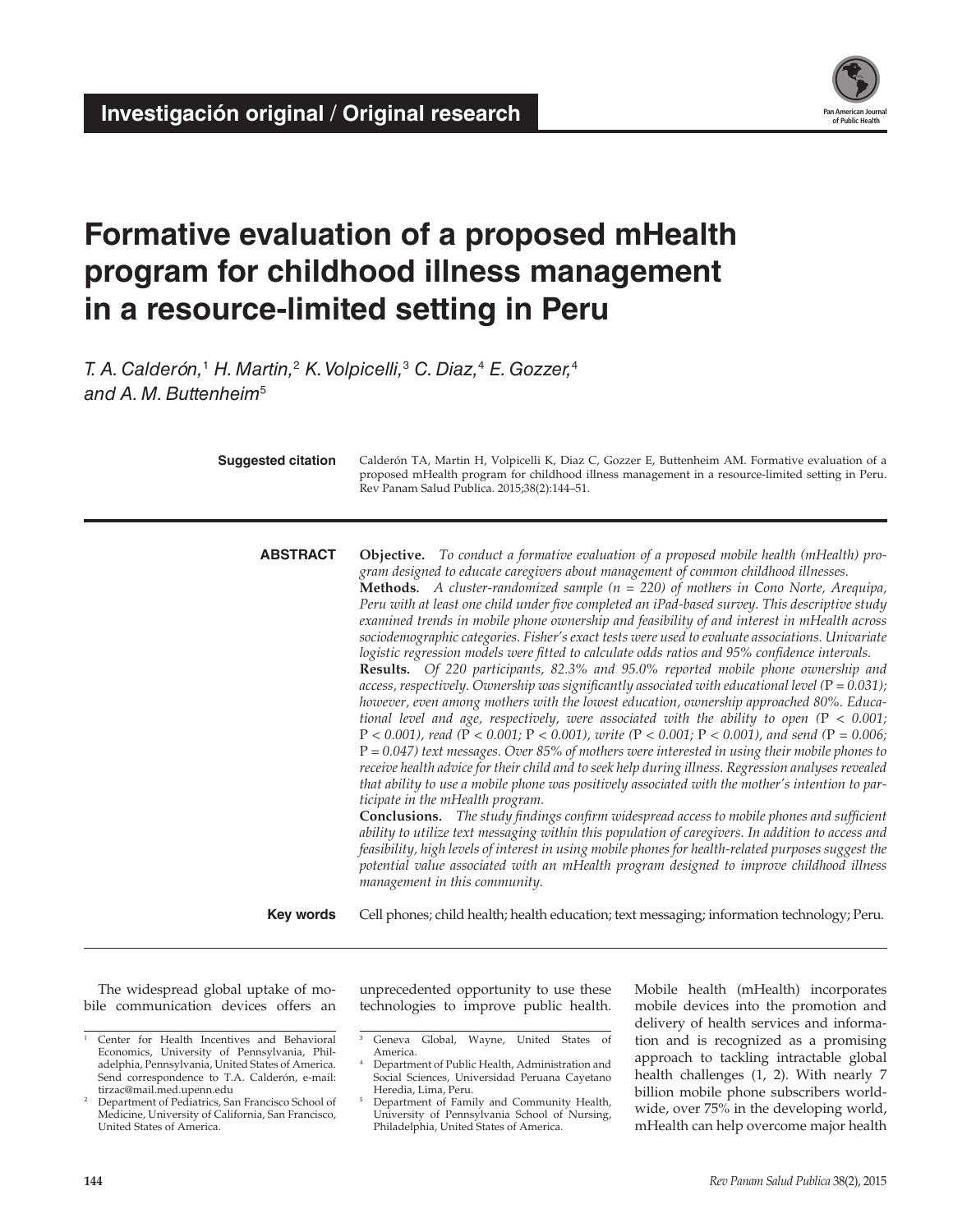barriers, such as shortages of healthcare workers, inadequate disease surveillance, and poor adherence to evidence-based treatments, especially among geographically remote and underserved populations (3–6). By leveraging the power of mobile technologies, mHealth has the potential to extend the reach of healthcare services and ultimately improve health outcomes (1, 2, 7). As ownership of mobile phones has increased throughout the developing world, diverse mHealth interventions have been designed to support a range of services, including education and awareness, remote data collection and monitoring, communication and training for healthcare workers, disease and epidemic surveillance, and diagnostic and treatment support (2, 6, 8–11).

While the targets for reduction in child mortality put forth in the Millennium Development Goals may not be fully achieved, accelerated progress in improving maternal and child health remains a global priority. A recent report reveals that preventable, and often treatable, diseases are still the leading causes of death in children under five worldwide (12). This is largely because communities in the developing world commonly lack the resources, healthcare personnel, and knowledge to prevent and treat such diseases. In 2010, the United Nations announced the Global Strategy for Women's and Children's Health as a road map to improving the health of the most vulnerable and hardestto-reach women and children in the developing world by 2015 (13). The plan calls for a focus on promoting and delivering integrated packages of essential interventions, such as vaccines and oral rehydration therapy, in innovative ways that can increase efficiency and impact. mHealth is identified in this strategy as a revolutionary tool in achieving needed progress (13). Prior studies have demonstrated the potential of mHealth in the area of maternal and child health, especially in remote and resource-limited communities, but this evidence base is nascent (14–17).

One important mechanism through which mHealth can influence behavior is by enabling individuals to make more informed decisions for health. Recent studies show that mHealth initiatives that disseminate health information through Short Message Service (SMS) platforms can elicit healthier behaviors and improve patient outcomes (18–21).

As the most widely adopted form of mobile communication worldwide, text messaging allows health promotion programs to reach otherwise underserved populations, connecting patients and health care workers both synchronously and asynchronously (8, 22). A review of mHealth initiatives to enhance child survival in low- and middle-income countries show that text messaging interventions have been effective in improving adherence to medication, uptake of health services, caregiver education, and healthcare provider compliance with protocols (23).

Despite this promise, more evidence is needed. Both formative and post-implementation evaluations of mHealth programs are lacking, making it difficult to transform pilot projects into scalable and sustainable initiatives (2, 4, 19, 24). If mHealth programs are not formally evaluated for feasibility and acceptability, repeated failure of pilot initiatives may undermine the public's trust and confidence in future programs (7, 25). A proposed framework for the implementation and evaluation of mHealth programs emphasizes the need to assess physical access to mobile devices, feasibility of mobile device use, relevance of proposed program content, and a variety of other socio-cultural factors in the target population (26). The success of mHealth programs hinges on the ability to design an intervention with a user-focused approach, which involves identifying health needs of the target community and addressing barriers or challenges that would prevent the initiative from serving those needs (27). In this context, the goal of the present study was to conduct a formative evaluation of a proposed mHealth program designed to support caregivers of young children in a low-resource setting in providing care for common childhood illness. Relationships were assessed between sociodemographic characteristics and patterns of mobile phone access, feasibility of mobile phone use, and interest in using mobile phones for health-related purposes to inform the development of an mHealth intervention.

# **MATERIALS AND METHODS**

This descriptive study surveyed a cluster-randomized sample of 220 mothers with young children about their ownership and access to mobile phones, their

ability to utilize a mobile phone, and their attitudes toward using them to send and receive health-related information. The Institutional Review Boards at the University of Pennsylvania and the Universidad Peruana Cayetano Heredia approved this study. All study participants provided informed consent before completing the survey and data were de-identified for analysis.

# **Study setting**

Study participants were recruited from households in the Cono Norte region of Arequipa, Peru in August and September 2012. Cono Norte is a periurban community of approximately 30 000 people on the outskirts of Arequipa and was targeted for this proposed mHealth intervention based on prior work in the community by one of the authors (HM). Due to lack of infrastructure in this recently developed portion of the city, many households in Cono Norte lack access to potable water and sewage services. Study participants were recruited from the service area of the Ciudad de Dios Centro de Salud (health center), which has a population of about 16 000.

# **Study participants**

Survey participants included women between the ages of 18 and 44 with at least one child under the age of 5. Mothers were eligible for study participation if they were resident in the household and were able to provide informed consent. Household residency was defined as sleeping in the home at least one night per week on a regular basis.

# **Sample size and sampling procedure**

Within the health center catchment area, a complete listing of manzanas (blocks) in each of 14 sectors was created using regional maps obtained from the Municipalidad de Yura (the local municipal government). The number of households on each block, as indicated on the map, was recorded. Using a random number generator and interval sampling, 124 of the 507 manzanas in the sampling frame were randomly selected for door-to-door recruitment. All households on sampled blocks were approached; eligible women were invited to participate in the survey and informed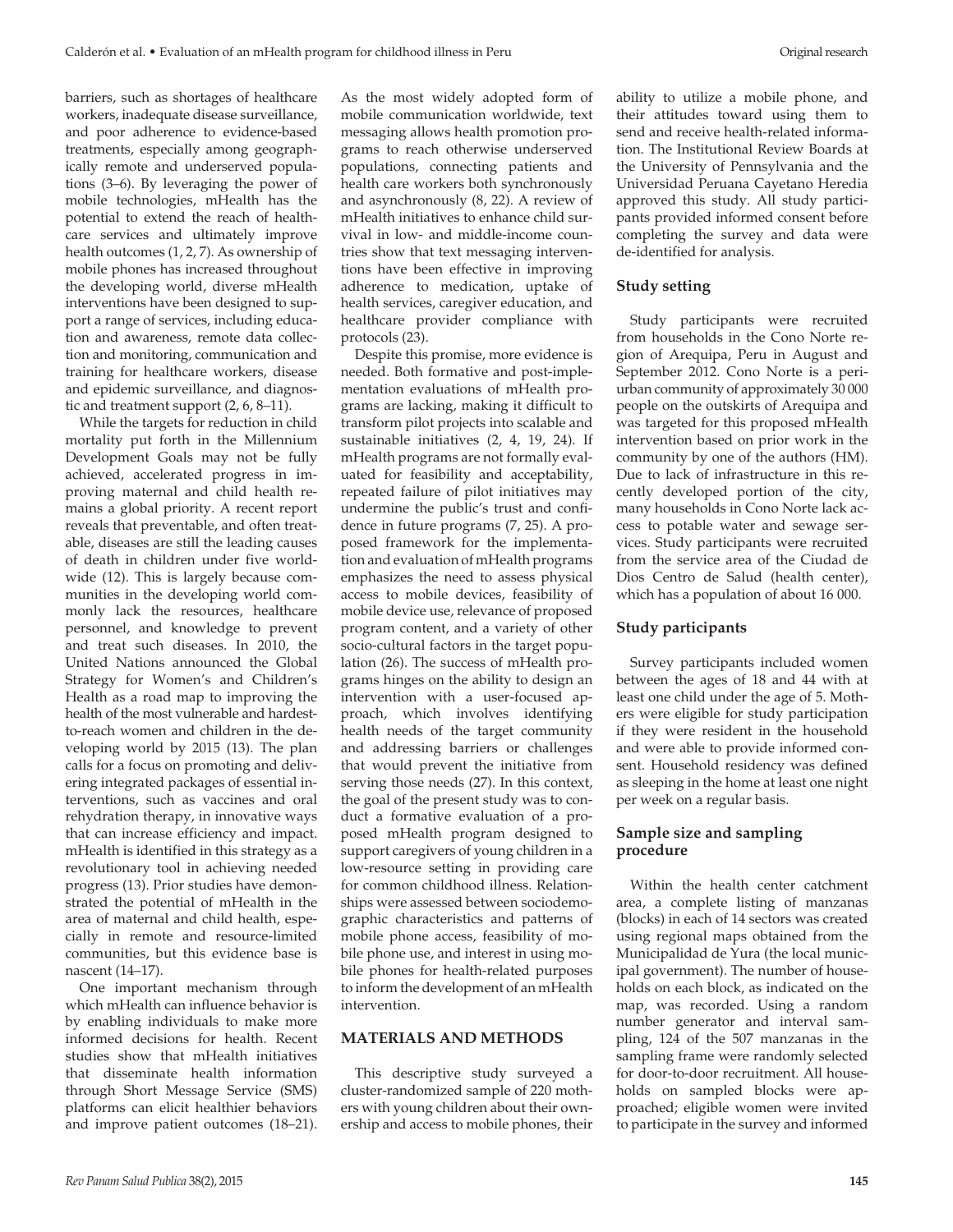consent was obtained. If no one was home when the interviewers visited or an eligible woman was absent, interviewers returned on another day to attempt to complete the interview. Eligible women who consented to participation were surveyed in their homes using an iPad-based survey tool. Where multiple women were eligible in a household, each woman was given the opportunity to participate.

#### **Survey instrument**

The survey instrument was adapted from a Spanish-language survey used by one of the authors (EG) to evaluate the feasibility of an mHealth program for chronic illness treatment adherence in a different setting. The current survey collected basic demographic data in addition to information on mobile phone access. To assess access among mothers who reported not owning a mobile phone, respondents were asked if they used another individual's device.

Mothers who reported having access to mobile phones were asked to evaluate the feasibility of using them in this context on 5-point Likert scales. Mothers rated ease of opening, reading, writing and sending text messages, as well as their frequency of sending and receiving them. The survey also explored the acceptability of

using mobile phones to send and receive health-related information. For example, mothers were asked if they were interested in using mobile phones to ask questions about health, to solicit help when someone was sick, to receive health advice for their child, or to set appointment or medication reminders.

#### **Data analysis**

Descriptive statistics and frequencies were used to assess mobile phone ownership and the distribution of relevant sociodemographic and mobile phone usage measures. Fisher's exact tests were used to assess whether significant differences existed between sociodemographic categories for mobile phone ownership, feasibility of mobile phone use and interest in using mobile phones for health-related purposes. Univariate logistic regression models were used to evaluate potential predictors of participation in the mHealth program. Analyses were conducted using Stata version 13.1 (StataCorp, College Station, Texas, USA).

### **RESULTS**

#### **Sample characteristics**

From the 1 847 households in the sampling frame, 220 individuals consented to participate in the study. Approximately 43.4% (802) of households no longer existed, were uninhabited, could not be approached for safety reasons, or were unavailable. In another 743 (40.2%), there were no mothers with children under five. Only 82 (4.4%) households had an eligible mother who either refused or was not available to participate. Study participants were an average of 27.8 years old (range: 18–46; standard deviation, SD: 6.4), with only 30.9% over 30 years (see Table 1). The mean number of children per mother was 2.0 (range: 1-8; SD: 1.2), and on average, mothers had 1.2 children under the age of five (range: 1–4; SD: 0.4). Participants were fairly well educated, with 71.4% having completed at least some secondary education and 10.5% at least some technical or university education. Two mothers reported being illiterate; however, these were collapsed into the primary education category due to the small sample size.

# **Mobile phone ownership & access**

Of the 220 participants, 181 (82.3%) reported owning a mobile phone. Mobile phone ownership did not vary by age, labor status, relationship status, or household head status (see Table 2). At least 75% of mothers in each sociodemographic

| TABLE 1. Characteristics of sample ( <i>n =</i> 220) of mothers from Cono Norte, Peru, 2012 |  |
|---------------------------------------------------------------------------------------------|--|
|---------------------------------------------------------------------------------------------|--|

|                      | Overall sample characteristics |         | Mothers with mobile phone access |                   |  |  |
|----------------------|--------------------------------|---------|----------------------------------|-------------------|--|--|
|                      | No.                            | $(%)^a$ | No.                              | $(\%)^{\text{b}}$ |  |  |
| Age (years)          |                                |         |                                  |                   |  |  |
| < 25                 | 93                             | (42.3)  | 88                               | (94.6)            |  |  |
| $26 - 30$            | 59                             | (26.8)  | 56                               | (94.9)            |  |  |
| $31 - 35$            | 37                             | (16.8)  | 36                               | (97.3)            |  |  |
| $\geq 36$            | 31                             | (14.1)  | 29                               | (93.5)            |  |  |
| Education            |                                |         |                                  |                   |  |  |
| Illiterate/Primary   | 40                             | (18.2)  | 37                               | (92.5)            |  |  |
| Secondary            | 157                            | (71.4)  | 149                              | (94.9)            |  |  |
| Technical/University | 23                             | (10.5)  | 23                               | (100.0)           |  |  |
| Labor status         |                                |         |                                  |                   |  |  |
| Housewife            | 160                            | (72.7)  | 152                              | (95.0)            |  |  |
| Independent          | 42                             | (19.1)  | 40                               | (95.2)            |  |  |
| Other                | 18                             | (8.2)   | 17                               | (94.4)            |  |  |
| Civil status         |                                |         |                                  |                   |  |  |
| <b>Married</b>       | 33                             | (15.0)  | 32                               | (97.0)            |  |  |
| Relationship         | 171                            | (77.7)  | 162                              | (94.7)            |  |  |
| Single               | 16                             | (7.3)   | 15                               | (93.8)            |  |  |
| Head of household    |                                |         |                                  |                   |  |  |
| No                   | 171                            | (77.7)  | 164                              | (95.9)            |  |  |
| Yes                  | 49                             | (22.3)  | 45                               | (91.8)            |  |  |
| Total                | 220                            | (100)   | 209                              | (95.0)            |  |  |

*Data source:* prepared by authors from study results.

a Percentage of total sample.

**Percentage calculated on the basis of of sociodemographic category total.**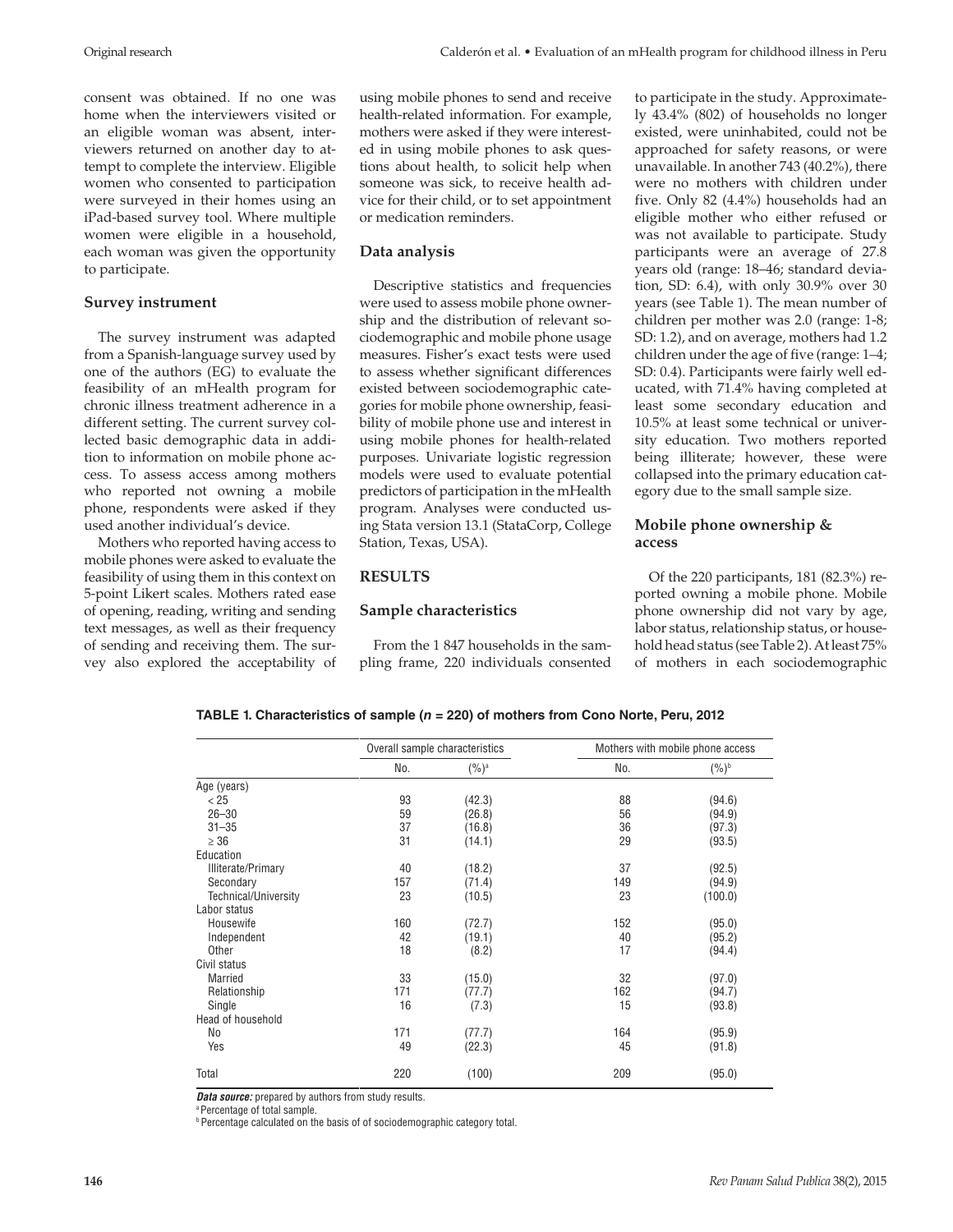|                      |               | Own mobile phone |                     | Open SMS            |     | Send SMS            |     | Write SMS           |     | Read SMS      |  |
|----------------------|---------------|------------------|---------------------|---------------------|-----|---------------------|-----|---------------------|-----|---------------|--|
|                      | No.           | (%)              | No.                 | $(9/6)^a$           | No. | $(9/6)^a$           | No. | $(%)^a$             | No. | $(%)^a$       |  |
| Total                |               | 181 (82.3)       |                     | 167 (79.9)          |     | 165 (78.9)          |     | 163 (78.0)          |     | 188 (90.0)    |  |
| Age (years)          | $P^c = 0.798$ |                  | $P^{\rm c}$ < 0.001 |                     |     | $P^{\circ}$ < 0.001 |     | $P^{\circ}$ < 0.001 |     | $P^c = 0.047$ |  |
| < 25                 | 74            | (79.6)           | 80                  | (90.9)              | 79  | (89.8)              | 81  | (92.1)              | 83  | (94.3)        |  |
| $26 - 30$            | 50            | (84.8)           | 50                  | (89.3)              | 50  | (89.3)              | 46  | (83.6)              | 52  | (92.9)        |  |
| $31 - 35$            | 30            | (81.1)           | 21                  | (58.3)              | 23  | (63.9)              | 24  | (66.7)              | 30  | (83.3)        |  |
| $\geq 36$            | 27            | (87.1)           | 16                  | (55.2)              | 13  | (44.8)              | 12  | (41.4)              | 23  | (79.3)        |  |
| Education            | $P^c = 0.031$ |                  |                     | $P^{\rm c}$ < 0.001 |     | $P^{\rm c}$ < 0.001 |     | $P^{\rm c}$ < 0.001 |     | $P^c = 0.006$ |  |
| Illiterate/Primary   | 31            | (77.5)           | 16                  | (43.2)              | 17  | (46.0)              | 15  | (40.6)              | 28  | (75.7)        |  |
| Secondary            | 127           | (80.9)           | 128                 | (85.9)              | 125 | (83.9)              | 125 | (84.5)              | 137 | (92.0)        |  |
| Technical/University | 23            | (100.0)          | 23                  | (100.0)             | 23  | (100.0)             | 23  | (100.0)             | 23  | (100.0)       |  |
| Labor status         |               | $P = 0.439$      |                     | $P = 0.770$         |     | $P = 0.056$         |     | $P^c = 0.051$       |     | $P = 0.333$   |  |
| Housewife            | 128           | (80.0)           | 120                 | (79.0)              | 117 | (77.0)              | 116 | (76.8)              | 134 | (88.2)        |  |
| Independent          | 37            | (88.1)           | 32                  | (80.0)              | 31  | (77.5)              | 30  | (75.0)              | 37  | (92.5)        |  |
| Other                | 16            | (88.9)           | 14                  | (88.2)              | 17  | (100.0)             | 17  | (100.0)             | 17  | (100.0)       |  |
| Civil status         |               | $P = 0.589$      |                     | $P = 0.636$         |     | $P = 0.527$         |     | $P = 0.148$         |     | $P = 0.196$   |  |
| Married              | 27            | (81.8)           | 24                  | (75.0)              | 23  | (71.9)              | 21  | (65.6)              | 26  | (81.3)        |  |
| Relationship         | 139           | (81.3)           | 130                 | (80.3)              | 129 | (79.6)              | 129 | (80.1)              | 148 | (91.4)        |  |
| Single               | 15            | (93.8)           | 13                  | (86.7)              | 13  | (86.7)              | 13  | (86.7)              | 14  | (93.3)        |  |
| Head of household    |               | $P = 0.296$      |                     | $P = 0.999$         |     | $P = 0.307$         |     | $P = 0.101$         |     | $P = 0.170$   |  |
| No                   | 138           | (80.7)           | 131                 | (79.9)              | 132 | (80.5)              | 132 | (81.0)              | 150 | (91.5)        |  |
| Yes                  | 43            | (87.8)           | 36                  | (80.0)              | 33  | (73.3)              | 31  | (68.9)              | 38  | (84.4)        |  |
|                      |               |                  |                     |                     |     |                     |     |                     |     |               |  |

**TABLE 2. Mobile phone ownership and feasibility of mobile phone use among sample (overall**  $n = 220$ **;** *n* **with access to mobile phones = 209a ) of mothers from Cono Norte, Peru, 2012b**

*Data source:* Table prepared by authors from study results.

<sup>a</sup> Percentage calculated with denominator of 209 mothers with access to mobile phones.

*b* P-values calculated on the basis of Fisher's exact test of association.

 $P < 0.05$ .

category owned a phone. A statistically significant relationship (*P*-value: 0.031) was observed between mobile phone ownership and educational level, with 77.5% of mothers in the lowest education category owning mobile phones as compared to 100% of mothers in the highest (see Table 2). No statistically significant relationships were detected between mobile phone ownership and age (*P*-value: 0.798), labor status (*P*-value: 0.439), civil status (*P*-value: 0.589) or household head status (*P*-value: 0.296).

Of the 39 mothers who did not own a mobile phone, 28 reported having access to another individual's device. In all, 209 (95.0%) mothers had regular access to their own or another's mobile phone.

#### **Feasibility of mobile phone use**

Of the 209 mothers with access to a mobile phone, 79.9% felt comfortable opening text messages, 78.0% were able to write messages, and 78.9% felt at ease sending them. A substantial majority of mothers (90.0%) agreed that it is easy to read text messages. Table 2 reveals

substantial variation across age groups within each feasibility category (opening, sending, writing and reading messages), with younger mothers generally more comfortable than older mothers with each skill. In addition, mothers with higher levels of education were more comfortable with text messaging skills. Feasibility of text messaging did not vary significantly across other sociodemographic categories (see Table 2).

About one-third of mothers reported sending a text message once per week; another third sent a message more than three times per week or daily. Text messages were less commonly received: only 16.7% received a message more than three times per week or daily. About half of respondents reported receiving messages either 2 to 3 times per week (14.4%) or once per week (36.4%). While only 1.4% of mothers never sent text messages, almost 23% never received them.

#### **Acceptability of mHealth**

Of the 220 participants, 191 (86.8%) were interested in the idea of receiving advice about child health by mobile phone and 190 (86.4%) in using phones to seek help when a household member was sick (see Table 3). Half reported interest in asking health questions of providers via mobile phones. While interest in child health issues was strong, less than half of the women (44.6%) wanted to receive general health information by text. Respondents also expressed less interest in receiving reminders about appointments (27.3%) or medications (25.5%). There were no statistically significant associations between sociodemographic variables and categories of mHealth interest (see Table 3).

Participants were asked about their attitudes toward and intention to use a proposed mHealth program. Over 92% of mothers agreed or strongly agreed with the statement: "I will definitely use this [mHealth] service." Only 4.5% of mothers responded to this statement with uncertainty and 2.7% disagreed or strongly disagreed. No significant associations were detected between intention to participate and either mobile phone access (*P* = 0.170) or ownership  $(P = 0.408)$ . However,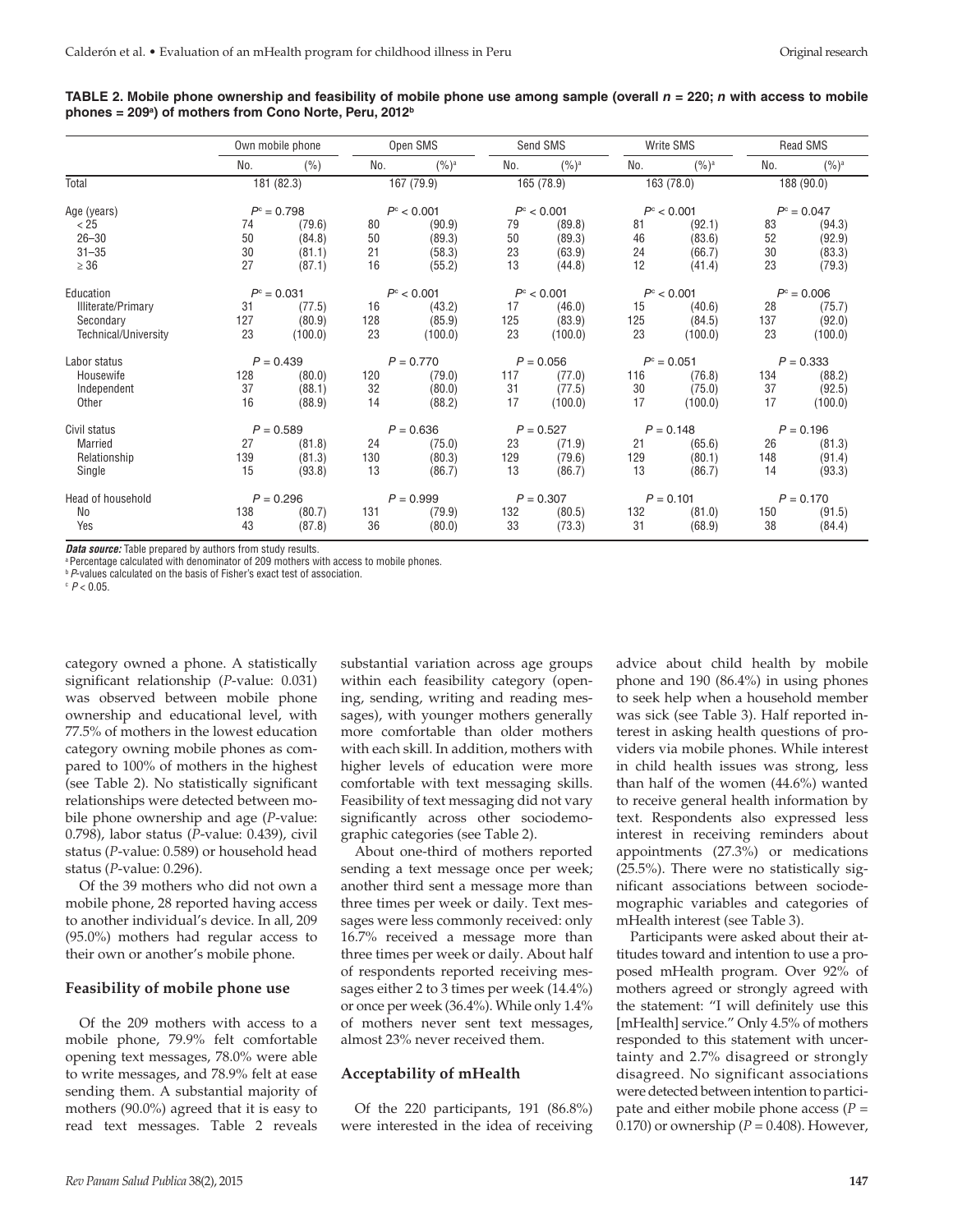#### **TABLE 3. Interest in utilizing mobile phones for health-related purposes among mothers (***n* **= 220) in Cono Norte, Peru, 2012a**

|                                                         | Child health advice  |                                      | Help for sick person       |                                      | General health<br>questions |                                      | General health advice      |                                      | Appointment reminders      |                                      | <b>Medication reminders</b> |                                      |  |
|---------------------------------------------------------|----------------------|--------------------------------------|----------------------------|--------------------------------------|-----------------------------|--------------------------------------|----------------------------|--------------------------------------|----------------------------|--------------------------------------|-----------------------------|--------------------------------------|--|
|                                                         | No.                  | (%)                                  | No.                        | (%)                                  | No.                         | (%)                                  | No.                        | (%)                                  | No.                        | (%)                                  | No.                         | (%)                                  |  |
| Total                                                   | 191 (86.8)           |                                      | 190 (86.4)                 |                                      | 112 (50.9)                  |                                      | 98 (44.6)                  |                                      | 60 (27.3)                  |                                      | 56 (25.5)                   |                                      |  |
| Age (years)                                             | $P = 0.152$          |                                      | $P = 0.277$                |                                      | $P = 0.528$                 |                                      | $P = 0.599$                |                                      | $P = 0.271$                |                                      | $P = 0.721$                 |                                      |  |
| < 25<br>$26 - 30$<br>$31 - 35$<br>$\geq 36$             | 76<br>55<br>34<br>26 | (81.7)<br>(93.2)<br>(91.9)<br>(83.9) | 79<br>53<br>29<br>29       | (85.0)<br>(89.8)<br>(78.4)<br>(93.6) | 50<br>32<br>15<br>15        | (53.8)<br>(54.2)<br>(40.5)<br>(48.4) | 46<br>23<br>15<br>14       | (49.5)<br>(39.0)<br>(40.5)<br>(45.2) | 26<br>11<br>12<br>11       | (28.0)<br>(18.6)<br>(32.4)<br>(35.5) | 25<br>12<br>11<br>8         | (26.9)<br>(20.3)<br>(29.7)<br>(25.8) |  |
| Education                                               | $P = 0.726$          |                                      | $P = 0.061$                |                                      | $P = 0.149$                 |                                      |                            | $P = 0.565$                          |                            | $P^{\rm b} = 0.027$                  |                             | $P = 0.171$                          |  |
| Illiterate/Primary<br>Secondary<br>Technical/University | 36<br>134<br>21      | (90.0)<br>(85.4)<br>(91.3)           | 38<br>130<br>22            | (95.0)<br>(82.8)<br>(95.7)           | 21<br>75<br>16              | (52.5)<br>(47.8)<br>(70.0)           | 17<br>73<br>8              | (42.5)<br>(46.5)<br>(34.8)           | 16<br>42<br>$\overline{2}$ | (40.0)<br>(26.8)<br>(8.7)            | 15<br>36<br>5               | (37.5)<br>(22.9)<br>(21.7)           |  |
| Labor status                                            |                      |                                      | $P = 0.149$<br>$P = 0.999$ |                                      | $P = 0.602$                 |                                      | $P = 0.806$                |                                      | $P = 0.791$                |                                      | $P = 0.207$                 |                                      |  |
| Housewife<br>Independent<br>Other                       | 135<br>38<br>18      | (84.4)<br>(90.5)<br>(100.0)          | 138<br>36<br>16            | (86.3)<br>(85.7)<br>(88.9)           | 78<br>24<br>10              | (48.8)<br>(57.1)<br>(55.6)           | 71<br>20<br>$\overline{7}$ | (44.4)<br>(47.6)<br>(38.9)           | 43<br>13<br>4              | (26.9)<br>(31.0)<br>(22.2)           | 36<br>15<br>5               | (22.5)<br>(35.7)<br>(27.8)           |  |
| Civil status                                            |                      |                                      | $P = 0.999$<br>$P = 0.247$ |                                      | $P = 0.832$                 |                                      | $P = 0.554$                |                                      | $P = 0.078$                |                                      | $P = 0.999$                 |                                      |  |
| <b>Married</b><br>Relationship<br>Single                | 29<br>148<br>14      | (87.9)<br>(86.6)<br>(87.5)           | 29<br>145<br>16            | (87.9)<br>(84.8)<br>(100.0)          | 18<br>85<br>9               | (54.6)<br>(49.7)<br>(56.3)           | 15<br>78<br>5              | (45.5)<br>(45.6)<br>(31.3)           | 14<br>41<br>5              | (42.4)<br>(24.0)<br>(31.3)           | 8<br>44<br>4                | (24.2)<br>(25.7)<br>(25.0)           |  |
| Head of household                                       |                      |                                      | $P = 0.235$<br>$P = 0.999$ |                                      | $P = 0.257$                 |                                      | $P = 0.626$                |                                      | $P = 0.999$                |                                      | $P = 0.062$                 |                                      |  |
| No<br>Yes                                               | 151<br>40            | (88.3)<br>(81.6)                     | 147<br>43                  | (86.0)<br>(87.8)                     | 91<br>21                    | (53.2)<br>(42.9)                     | 78<br>20                   | (45.6)<br>(40.8)                     | 47<br>13                   | (27.5)<br>(26.5)                     | 38<br>18                    | (22.2)<br>(36.7)                     |  |

*Data source:* table prepared by authors from study results.

<sup>a</sup> *P*-values calculated on the basis of Fisher's exact test of association.

 $b$   $P < 0.05$ 

univariate logistic regression models showed that intention to participate in the mHealth program was positively associated with mobile phone usage skills, specifically, opening (Odds ratio, OR: 3.3, 95% confidence interval (CI): 1.08, 10.14), reading (OR: 2.7, 95% CI: 0.68, 10.51), writing (OR: 4.1, 95% CI: 1.36, 12.41) and sending (OR: 5.9, 95% CI: 1.92, 18.02) text messages.

When asked about potential program costs, 74.1% of respondents agreed or strongly agreed with the statement, "The [mHealth] service should be free." This agreement was not associated with age, educational level or civil status, but was positively associated with labor status ( $P = 0.018$ ) and household head status ( $P = 0.015$ ). Mothers who reported being housewives and household heads were more likely prefer a free program.

Only 2.3% of mothers strongly agreed with the statement, "I am afraid about my privacy," while 56.4% agreed, and 41.4% were not sure, disagreed, or strongly disagreed. Privacy fears were not associated with educational level, civil status or household head status, but were associated with age  $(P = 0.034)$  and

labor status ( $P = 0.039$ ). Younger women were more likely to report privacy concerns, as were women who work in the home.

## **DISCUSSION**

This study explored the feasibility and acceptability of using mobile phones for health among caregivers of young children in a resource-poor setting in Peru. In this formative evaluation, mobile phones were found to be widely available, confirming that this would be a feasible channel for sharing health information with caregivers in this community. The finding of 80 to 90% ownership/access is consistent with studies in India (75%), Uganda (93%) and Bangladesh (80%) (28–30). These results also suggest that mobile phone ownership is not associated with most sociodemographic characteristics, thus confirming that an mHealth program would have a wide reach in this setting. Although device ownership did vary by educational level, access among the least-educated group was still high enough to ensure near-full participation.

Most women in this study were confident in their ability to use text messaging. The results were within the range of usage feasibility found in other studies: in an evaluation of an mHealth program designed to improve management of malaria among young children in rural Kenya, nearly all (99%) caregivers were able to open and read text messages; a study of an informational maternal and child health text-messaging program in rural India observed lower facility with reading (69%) and sending (53%) messages (31, 32). In contrast to most other formative assessments reviewed, this study examined patterns of feasibility as they relate to sociodemographic characteristics, and identified that text messaging skills vary across age and educational level. Older mothers reported less comfort with text messaging as compared to younger women, especially with sending and writing messages. Those with lower education also reported difficulty with text messaging; however, differences in feasibility based on educational level were not as prominent for the ability to read text messages as compared to other text messaging skills.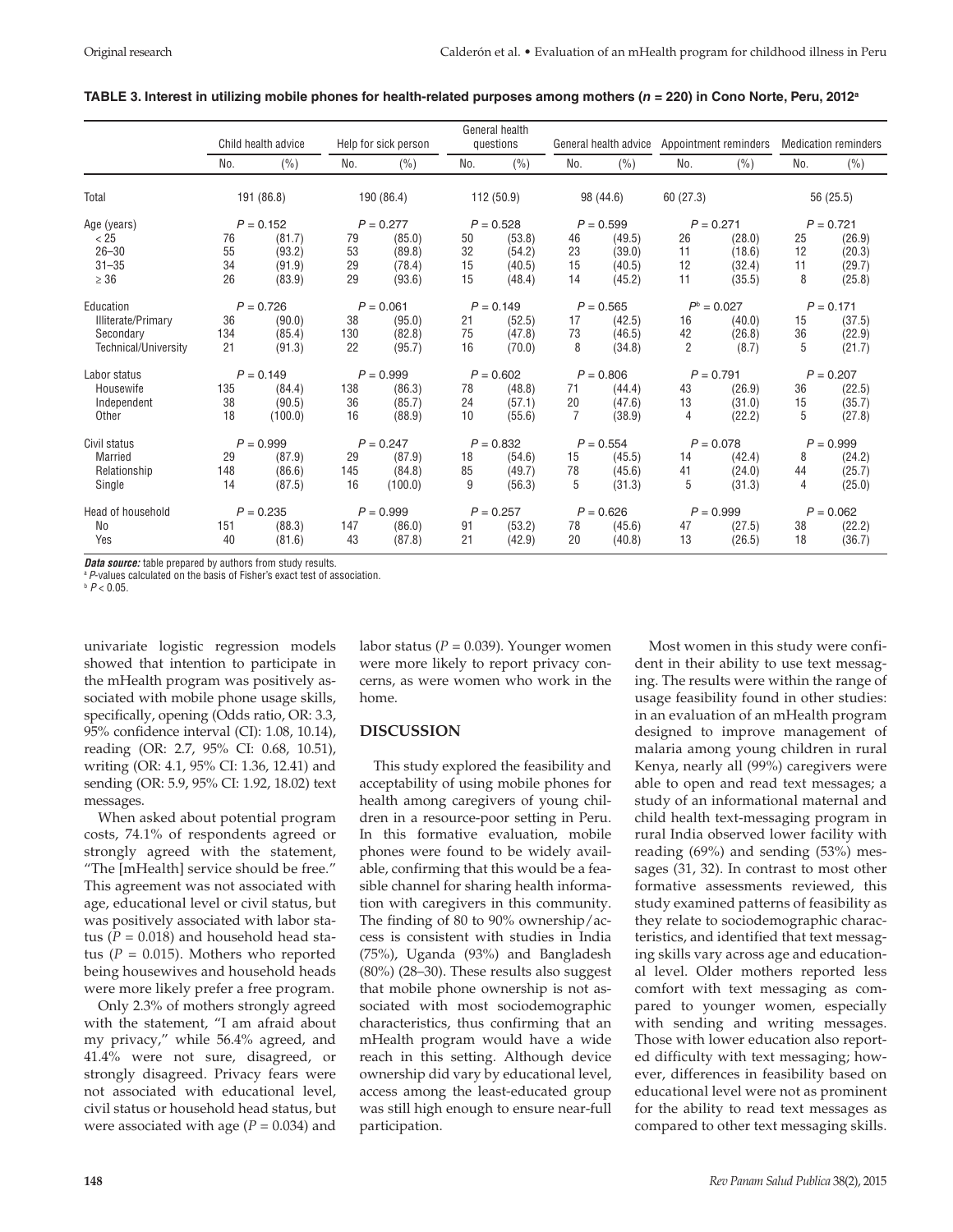Although two-way communication is seen as an important opportunity in mHealth programs built on the SMS platform, this evaluation suggests that it may not be the best approach in this community. Since caregivers were found to be most comfortable with opening and reading text messages, a one-way text messaging program would ensure that older caregivers and those with lower education could participate fully.

An end-user approach must thoroughly consider the needs and interests of the community. This assessment demonstrated that caregivers are motivated to utilize mobile phones to share and receive child health information, consistent with other results from Argentina in a study of pregnant women with high mobile phone ownership rates (33). Evaluations in other settings have shown that participants appreciate the option to make voice calls, but are also supportive of and willing to use text messaging (28, 34). Mothers in this study also responded positively to the idea of using their mobile phones to seek help for someone who is sick, confirming that the ability to request assistance from a healthcare provider by either voice or text message would be an attractive feature of an mHealth program. While some mothers may not be able to fully engage in twoway communication, it is nevertheless important to take advantage of this opportunity, given substantial interest among caregivers and high feasibility for the majority of mothers. Thus, one logical design might be a program that incorporates both one- and two-way messaging. In the future, it may also be possible for healthcare providers to access exchanges generated within the mHealth system during appointments; however, the main advantage of this proposed program is its ability to reach participants regardless of their access to care. This study is one of the first to explore how interest in mHealth programs is related to sociodemographic characteristics. The absence of association between any area of mHealth interest and either mobile phone ownership or sociodemographic indicators suggests that no significant disparities exist in the acceptability of mHealth programs among caregivers in this community.

This evaluation highlights potential challenges that must be considered in the development of an mHealth program for this community. Although there is a paucity of evidence on perceptions of mHealth program cost in formative evaluation literature, it was not surprising that the majority of mothers in this low-income community believed that the program should be offered for free. Given that funding would be needed to sustain the mHealth program, support from the government healthcare system could help avoid direct fees to end-users. Another potential barrier that must be addressed during the development phase is concern about privacy, which has been documented in other research (2, 21). Mothers were largely split on this concern, but it seems likely that education on mHealth security features would be sufficient to ensure widespread uptake of the program. Sidney et al. (2011) found that while privacy concerns regarding use of mobile phones to enhance treatment adherence were expressed, they did not seem to be significant deterrents of mHealth participation (35).

This study had several limitations. The sample size was small, which constrained the ability to fully evaluate sociodemographic disparities in aspects of mHealth feasibility and acceptability. The population was drawn from a resource-poor, peri-urban setting in Peru, which may not be fully representative of other low-resource settings across the country or in the developing world, or of communities in either urban or rural areas. However, Cono Norte is similar to other Peruvian peri-urban communities in that individuals who settle on the outskirts tend to be more disadvantaged than those living closer to the urban center, and therefore, generalizing these findings to other peri-urban areas may be appropriate. Mothers who agreed to participate in the survey may not be representative of the community. It is also important to note that perceptions and intentions may not always translate into actual behaviors. While mothers in this sample revealed strong intentions to use this mHealth program, they may respond differently during actual project implementation. Nevertheless, this evaluation contributes to a growing body of formative research on mHealth and provides contextual accounts of ownership, usage and interest that will inform the development of this program.

With evidence that mHealth interventions can remove barriers to healthcare and health-promoting behaviors at home in remote areas of the developing world, the dissemination and scale-up of evidence-based mHealth programs is a critical next step. This study recognizes the promise of mHealth applications in the area of maternal and child health and the importance of evaluating context prior to program implementation. The study established the accessibility and widespread use of mobile phones among mothers in this community, coupled with substantial interest in learning about child health and using mobile phones to communicate with healthcare providers. For this underserved population in the middle-income country of Peru, it represents the potential to turn mobile phones, already present in daily life, into tools to improve their families' health. Mobile phones are well-suited to serve as communication channels for information about management of childhood illnesses, and to help mothers and other caregivers successfully care for sick children at home.

**Acknowledgments.** Support for this research was provided by the Penn-Peru Pilot Grant Program of the University of Pennsylvania and the Universidad Peruana Cayetano Heredia. The authors thank Lina Margot Mollesaca Riveros, Amparo Marisol Toledo, Valerie Paz-Soldan, and Michael Z. Levy for assistance with this study.

**Conflicts of Interest.** The authors declare that they have no conflicts of interest.

**Disclaimer.** Authors hold sole responsibility for the views expressed in the manuscript, which may not necessarily reflect the opinion or policy of the RPSP/ PAJPH and/or PAHO.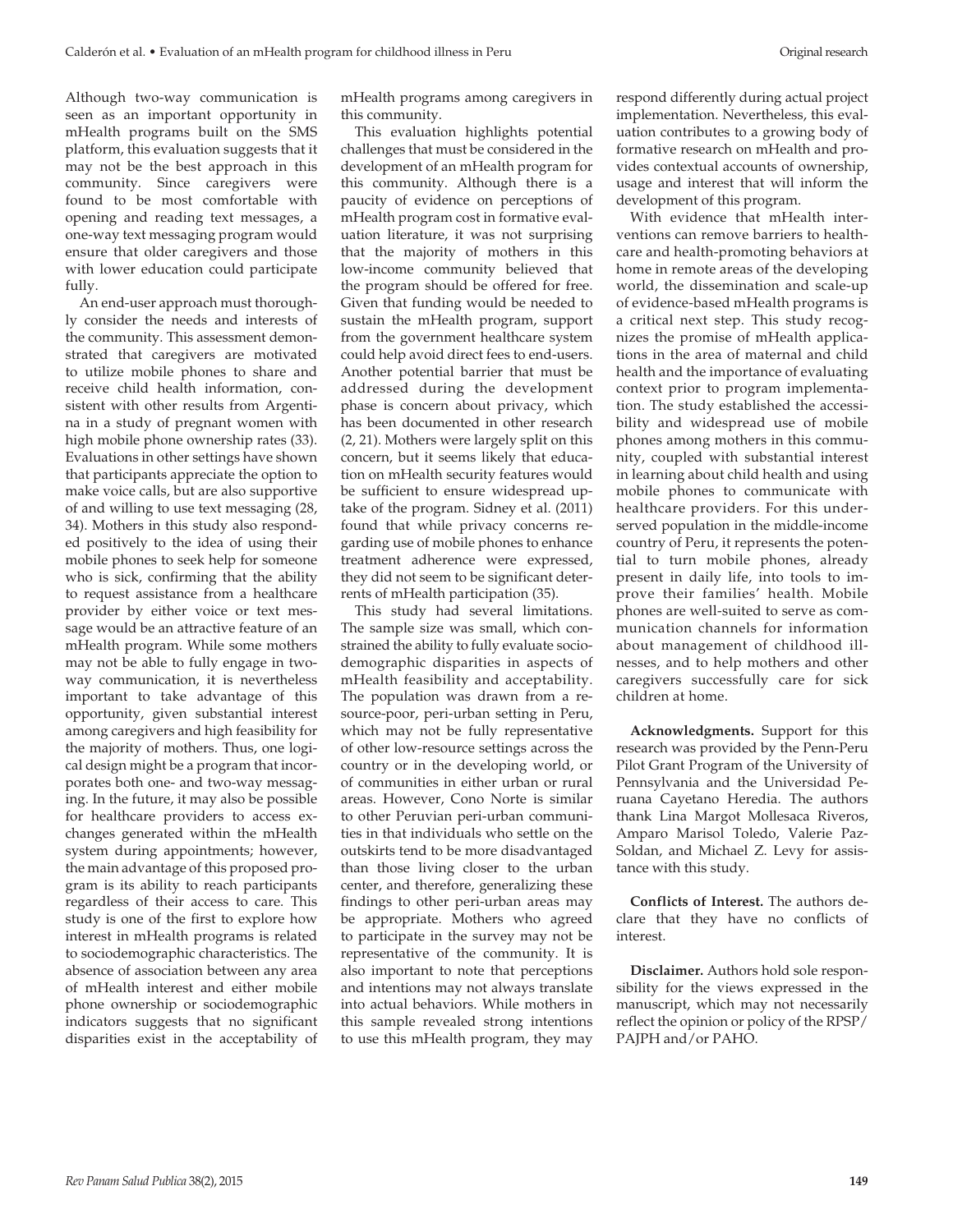## **REFERENCES**

- 1. Vital Wave Consulting. mHealth for development: Mobile communications for health. Washington, DC & Berkshire, UK: UN Foundation & Vodafone Foundation; 2008.
- 2. Mechael P, Batavia H, Kaonga N, Searle S, Kwan A, Goldberger A, et al. Barriers and gaps affecting mHealth in low and middle income countries: Policy white paper. New York: Center for Global Health and Economic Development, Earth Institute, Columbia University; 2010.
- 3. International Telecommunication Union. ICT: Facts and Figures [Internet]. 2014. Available from: http://www.itu.int/en/ ITU-D/Statistics/Documents/facts/ICT-FactsFigures2014-e.pdf Accessed on 14 July 2014.
- 4. Kahn J, Yang J, Kahn J. "Mobile" health needs and opportunities in developing countries. Health Aff (Millwood). 2010; 29(2):252–8.
- 5. Mechael P. The case for mHealth in developing countries. Innov Technol Gov Glob. 2009;4(1):103–18.
- 6. Vital Wave Consulting. mHealth for development: The opportunity of mobile technology for healthcare in the developing world. Washington, DC & Berkshire, UK: UN Foundation-Vodafone Foundation Partnership; 2009. Pp. 1–66.
- 7. Friederici N, Hullin C, Yamamichi M. mHealth. Information and Communications for Development 2012: Maximizing Mobile. Washington, DC: World Bank Publications; 2012. Pp. 45–59.
- 8. Mahmud N, Rodriguez J, Nesbit J. A text message-based intervention to bridge the healthcare communication gap in the rural developing world. Technol Health Care. 2010;18(2):137–44.
- 9. Curioso WH, Karras BT, Campos PE, Buendia C, Holmes KK, Kimball AM. Design and implementation of Cell-PREVEN: A real-time surveillance system for adverse events using cell phones in Peru. AMIA Annu Symp Proc. 2005;2005:176–80.
- 10. Zurovac D, Sudoi RK, Akhwale WS, Ndiritu M, Hamer DH, Rowe AK, et al. The effect of mobile phone text-message reminders on Kenyan health workers' adherence to malaria treatment guidelines: A cluster randomised trial. The Lancet.
- 2011;378(9793):795–803.<br>Pop-Eleches C, Thirumurthy H, 11. Pop-Eleches C, Habyarimana JP, Zivin JG, Goldstein MP, de Walque D, et al. Mobile phone technologies improve adherence to antiretroviral treatment in a resource-limited setting: A randomized controlled trial of text message reminders. AIDS. 2011;25: 825–34.
- 12. United Nations. Millennium Development Goals Report 2014 [Internet]. New York, NY; 2014. Available from: http:// mdgs.un.org/unsd/mdg/Resources/ Static/Products/Progress2014/English2014.pdf
- 13. United Nations Secretary-General. Global Strategy for Women's and Children's

Health [Internet]. The Partnership for Maternal, Newborn and Child Health. 2010. Available from: http://www.who.int/ pmnch/activities/advocacy/fulldocument\_globalstrategy/en/

- 14. Lund S, Hemed M, Nielsen BB, Said A, Said K, Makungu MH, et al. Mobile phones as a health communication tool to improve skilled attendance at delivery in Zanzibar: A cluster-randomised controlled trial. Int J Obstet Gynaecol. 2012; 119(10):1256–64.
- 15. Ngabo F, Nguimfack J, Nwaigwe F, Mugeni C, Muhoza D, Wilson DR, et al. Designing and implementing an innovative SMSbased alert system (RapidSMS-MCH) to monitor pregnancy and reduce maternal and child deaths in Rwanda. Pan Afr Med J [Internet]. 2012;13(31). Available from: http://www.panafrican-med-journal. com/content/article/13/31/full/ Accessed on 11 November 2013.
- 16. Seidenberg P, Nicholson S, Schaefer M, Semrau K, Bweupe M, Masese N, et al. Early infant diagnosis of HIV infection in Zambia through mobile phone texting of blood test results. Bull World Health Organ. 2012;90(5):348–56.
- 17. Philbrick WC. mHealth and MNCH: State of the evidence [Internet]. mHealth Alliance; 2013. Available from: https://www. mhealthworkinggroup.org/sites/ mhealthwg.org/files/philbrick\_mnch\_final.pdf
- 18. Cole-Lewis H, Kershaw T. Text messaging as a tool for behavior change in disease prevention and management. Epidemiol Rev. 2010;32(1):56–69.
- 19. Krishna S, Boren SA, Balas EA. Healthcare via cell phones: A systematic review. Telemed E-Health. 2009;15(3):231–40.
- 20. Fjeldsoe BS, Marshall AL, Miller YD. Behavior change interventions delivered by mobile telephone short-message service. Am J Prev Med. 2009;36(2):165–73.
- 21. Gurman TA, Rubin SE, Roess AA. Effectiveness of mHealth behavior change communication interventions in developing countries: A systematic review of the literature. J Health Commun. 2012;17(sup1): 82–104.
- 22. Curioso WH, Mechael PN. Enhancing "M-Health" with south-to-south collaborations. Health Aff (Millwood). 2010;29(2): 264–7.
- 23. Higgs ES, Goldberg AB, Labrique AB, Cook SH, Schmid C, Cole CF, et al. Understanding the role of mHealth and other media interventions for behavior change to enhance child survival and development in low- and middle-income countries: An evidence review. J Health Commun. 2014;19(Supp. 1):164–89.
- 24. Tomlinson M, Rotheram-Borus MJ, Swartz L, Tsai AC. Scaling up mHealth: Where is the evidence? PLoS Med. 2013;10(2): e1001382.
- 25. Curioso WH, Kurth AE. Access, use and perceptions regarding Internet, cell phones and PDAs as a means for health

promotion for people living with HIV in Peru. Med Inform Decis Mak. 2007;7 (1):24.

- 26. Marshall C, Lewis D, Whittaker M. mHealth technologies in developing countries: A feasibility assessment and a proposed framework. Herston, Australia: University of Queensland; 2013. Pp. 1–47.
- 27. Whittaker R, Merry S, Dorey E, Maddison R. A development and evaluation process for mHealth interventions: Examples from New Zealand. J Health Commun. 2012; 17(sup1):11–21.
- 28. Shet A, Arumugam K, Rodrigues R, Rajagopalan N, Shubha K, Raj T, et al. Designing a mobile phone-based intervention to promote adherence to antiretroviral therapy in South India. AIDS Behav. 2010;14(3):716–20.
- 29. Chang LW, Njie-Carr V, Kalenge S, Kelly JF, Bollinger RC, Alamo-Talisuna S. Perceptions and acceptability of mHealth interventions for improving patient care at a community-based HIV/AIDS clinic in Uganda: A mixed methods study. AIDS Care. 2014;25(7):874–80.
- 30. Khatun F, Hanifi S, Iqbal M, Rasheed S, Rahman MS, Ahmed T, et al. Prospects of mHealth services in Bangladesh: Recent evidence from Chakaria. PLoS ONE. 2014;9(11):e111413.
- 31. Otieno G, Githinji S, Jones C, Snow RW, Talisuna A, Zurovac D. The feasibility, patterns of use and acceptability of using mobile phone text-messaging to improve treatment adherence and post-treatment review of children with uncomplicated malaria in western Kenya. Malar J. 2014; 13(1):44.
- 32. Seidenberg P, Nicholson S, Schaefer M, Semrau K, Bweupe M, Masese N, et al. Early infant diagnosis of HIV infection in Zambia through mobile phone texting of blood test results. Bull World Health Organ. 201;90(5):348–56.
- 33. Cormick G, Kim NA, Rodgers A, Gibbons L, Buekens PM, Belizán JM, et al. Interest of pregnant women in the use of SMS (short message service) text messages for the improvement of perinatal and postnatal care. Reprod Health. 2012;9(1):9.
- 34. DeSouza SI, Rashmi MR, Vasanthi AP, Joseph SM, Rodrigues R. Mobile phones: The next step towards healthcare delivery in rural India? Lovis C, editor. PLoS ONE. 2014;9(8):e104895.
- 35. Sidney K, Antony J, Rodrigues R, Arumugam K, Krishnamurthy S, D'souza G, et al. Supporting patient adherence to antiretrovirals using mobile phone reminders: Patient responses from South India. AIDS Care. 2011;24(5):612–7.

Manuscript received on 27 May 2015. Revised version accepted for publication on 6 June 2015.